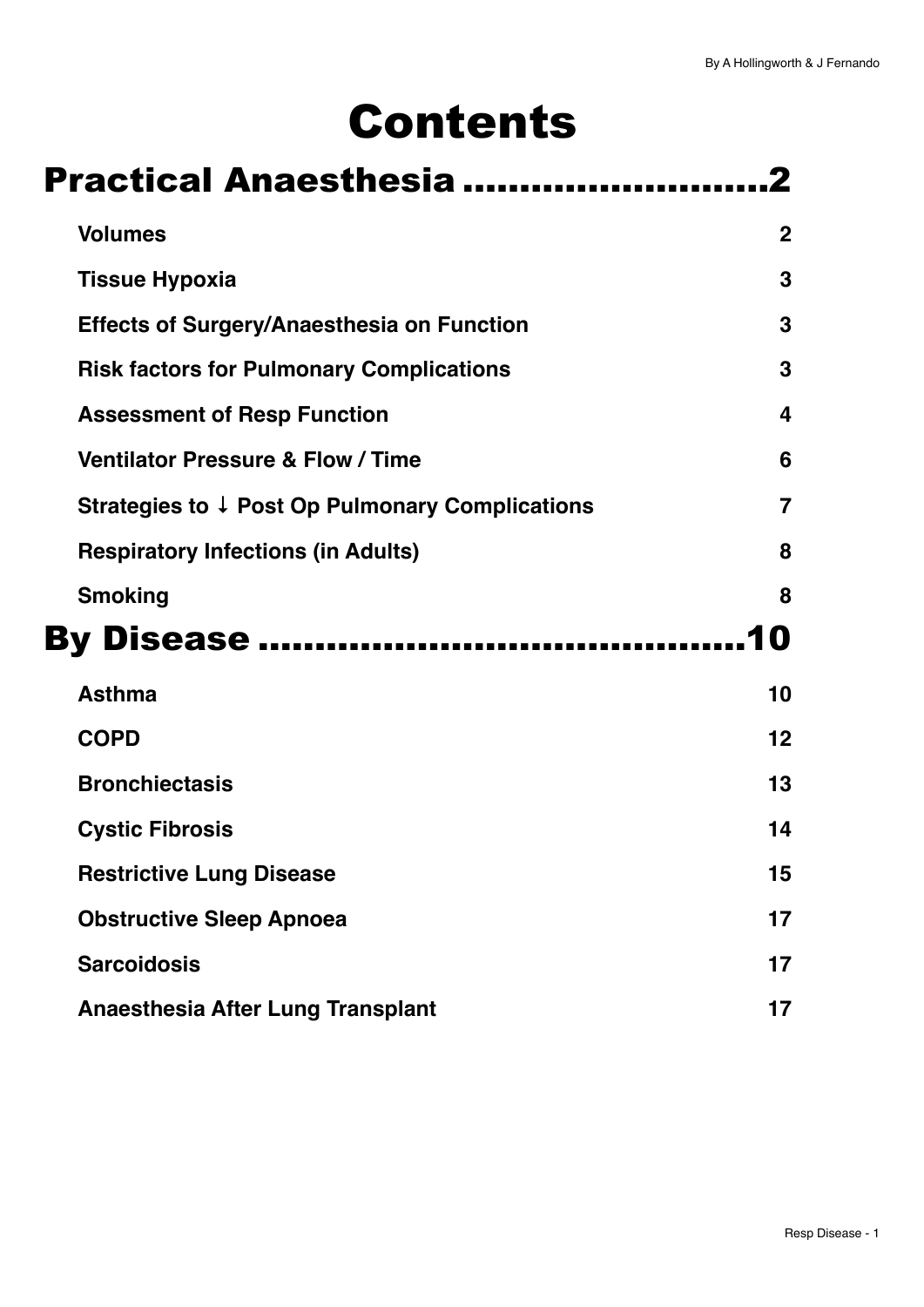# <span id="page-1-0"></span>Practical Anaesthesia

## <span id="page-1-1"></span>Volumes

• Prime role of lung  $=$  gas exchange



### **Static Volumes**

- This = spirometry trace which includes a max insp  $\&$  expiratory effort:
- Volumes:



- o RV = residual volume (**15**-20ml/kg) - Volume left after forced expiration
- o ERV (10-**15**ml/kg)
	- Volume forcefully expired after normal tidal exp
- o IRV = (**45**ml/kg) volume inspired over norm tidal insp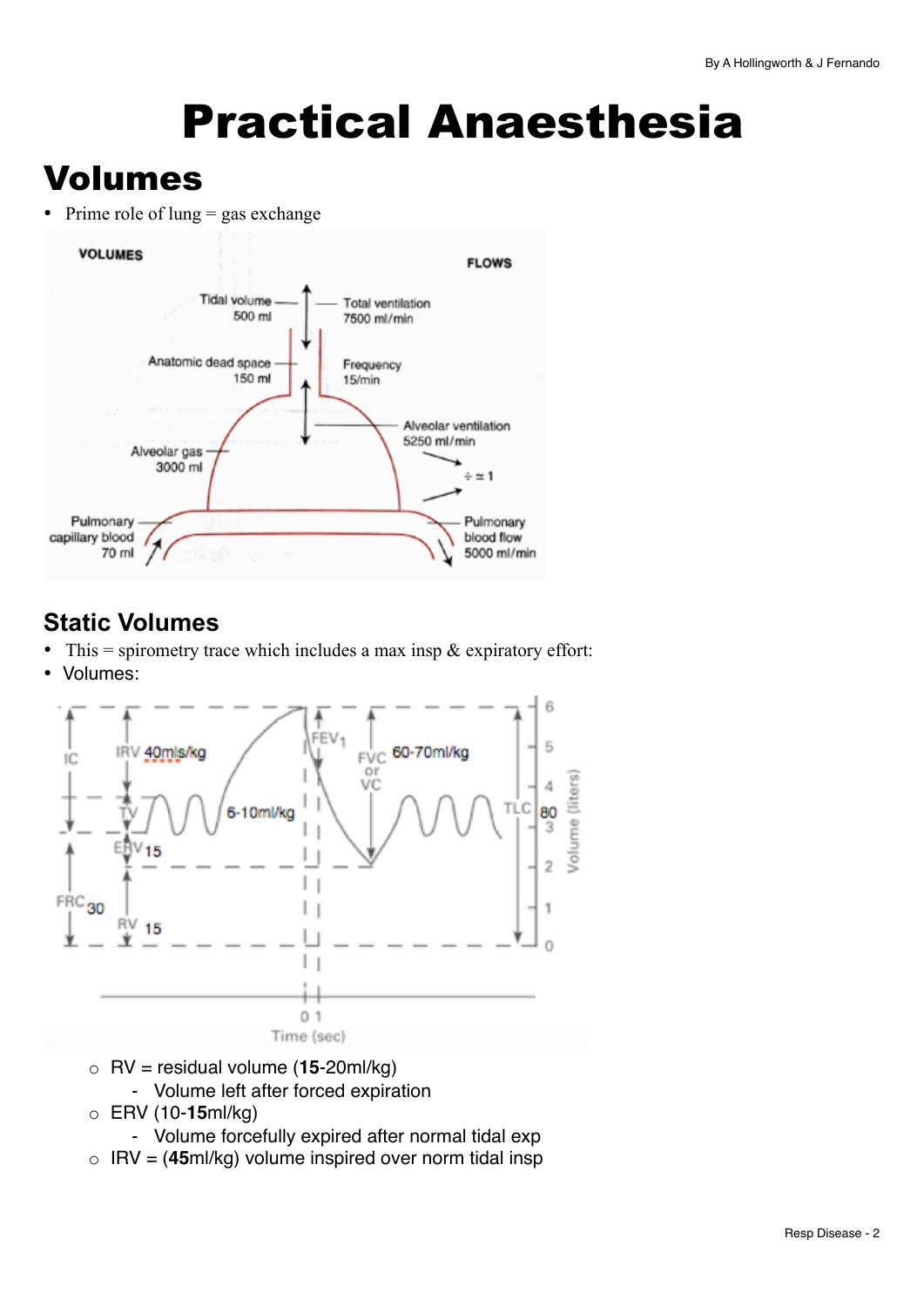All above values can be measured by spirometry. spirometry cannot measure RV

- Volumes added together = capacity
	- o Total lung capacity (**75**-80ml/kg) (RV+ERV+TV+IRV)
	- o Vital capacity (**60**-70ml/kg) (TV+IRV+ERV)
	- o Functional residual capacity (**30**ml/kg) (ERV+RV)

## <span id="page-2-0"></span>Tissue Hypoxia

- hypoxaemic hypoxia=
	- ‣ ↓FiO2
	- ‣ ↓ventilation opioids, stridor, inadequate reversal
	- ‣ VQ mismatch Ptx, effusion
	- ‣ Shunt
	- ‣ Impaired diffusion oedema, aspiration
- Hypaemic hypoxia =
	- ‣ anaemia
	- ‣ COHb
- Circulatory = diff types of shock
- Histotoxic cyanide

## <span id="page-2-1"></span>Effects of Surgery/Anaesthesia on Function

#### - Anaesthesia:

#### ‣ FRC

- decreases by 20% (diaphragm relaxes -> moves cranially & ribs move inward)
- in obese up to 50%
- use PEEP to mitigate effects
- FRC maintained during ketamine anaesthesia
- ‣ TV encroaches upon CC
	- $\rightarrow$  worse in smokers, elderly, underlying resp disease
- $\rightarrow$  increased atelectasis -> increased shunt
- ‣ intubation halves dead space
- ‣ ↑risk of post op infection
- ‣ response to hypercapnia and hypoxaemia blunted

#### - Surgery:

- ‣ upper abdo/Tx surgery causes:
	- profound ↓lung volume
	- VC ↓ed by 50-60%
	- FRC ↓30%
- ‣ peripheral surgery has minimal effects

## <span id="page-2-2"></span>Risk factors for Pulmonary Complications

- patient:

- ‣ abnormal findings on examination or CXR
- $\rightarrow$  smoking (within 8 weeks)
- $\triangleright$  >50yr
- ‣ lung disease incl pHTN
- ‣ lots of co-morbidity eg OSA, COPD, heart failure, obesity
- ‣ history of malignancy
- ‣ albumin <30g/dl
- procedure factors:
	- ‣ long surgery
	- ‣ upper abdominal, thoracic surgery, neuro/head & neck, vascular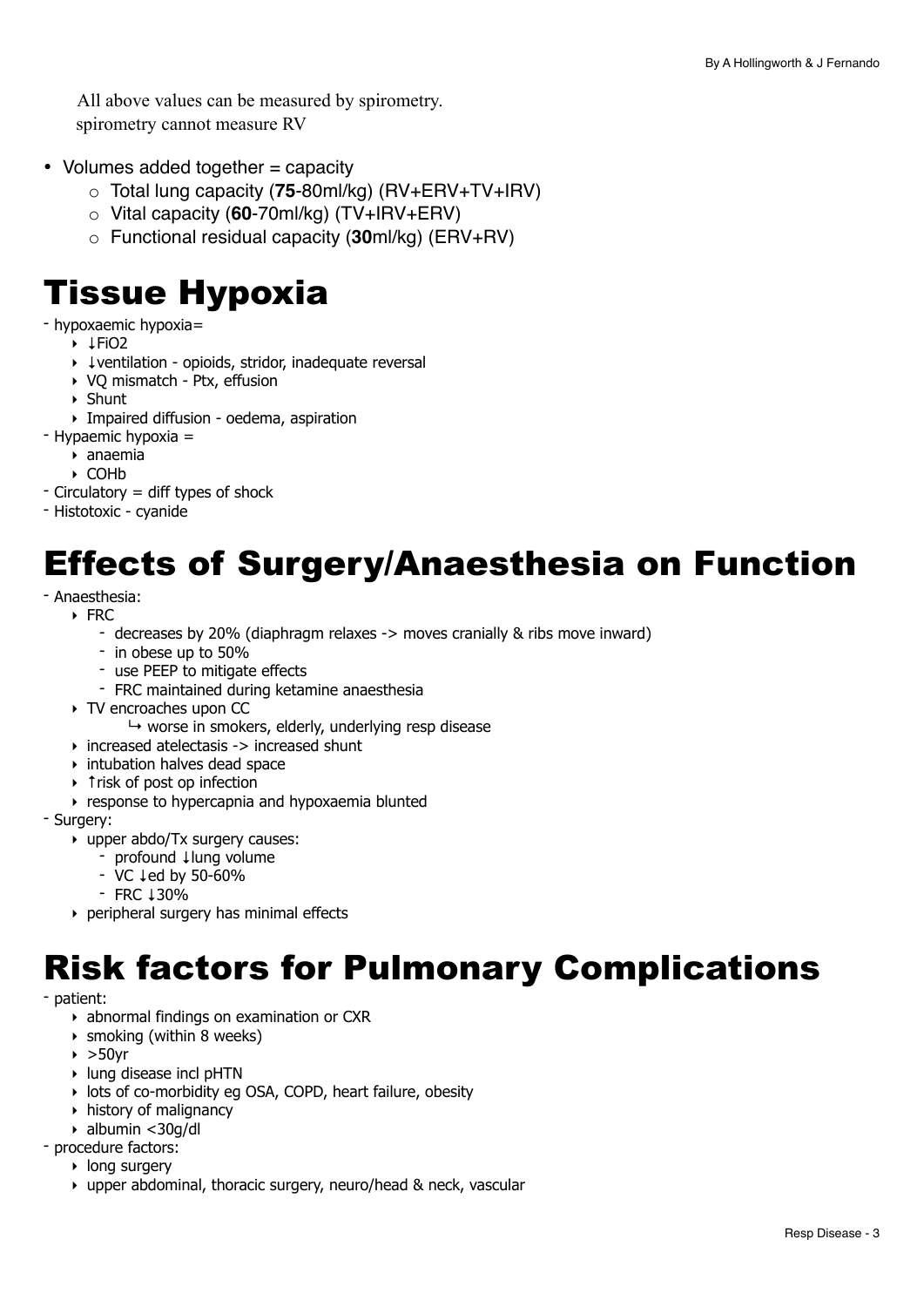- ‣ emergency surgery
- ‣ residual NMB

## <span id="page-3-0"></span>Assessment of Resp Function

### **Preoperative**

### **HISTORY**

- respiratory disease
- admissions to hospital/ICU
- find out baseline level of functioning
- symptoms (cough, sputum, fever, haemoptysis)
- smoking
- reversible disease and treatments (bronchodilation and steroids)
- screen for cardiac disease & OSA

#### **Roizen's Classification of Dysnoea:**

- 0 walk @ normal pace on level ground
- $-I$  walk as far as I like, provided I can take my time
- II specific street block limitation
- III around home only
- IV breathless @ rest
- $\rightarrow$   $\geq$  grade 2 should prompt for further investigation

### **EXAMINATION**

- SpO2
- focal respiratory signs
- RHF signs
- formal test of exercise tolerance:
	- ‣ stair climbing
	- ‣ 6min walk test >2000feet correlates well with PFTs but impractical for those with limited mobility

### **INVESTIGATIONS**

#### - **Peak Flow**:

- ‣ best of 3 attempts,
- ‣ age related,
- $\triangleright$  normal = 400-600L/min
- $\rightarrow$  if <200  $\approx$  cough will be impaired

#### - **spirometry**:

- $\triangleright$  FVC, FEV1, ratio (norm = 70%)
- $\triangleright$  FEV1 <1L = coughing & secretion clearance will be impaired
- ‣ Obstructive = ratio <70% ≈ should check reversibility with bronchodilator
- ‣ Restrictive = Norm or high ratio (>70%) + ↓FEV1 & ↓FVC
- ‣ if course of steroids should rpt PFTs
- ‣ should not order routinely by surgery (except thoracics) but for:
	- those with SOB & wish to differentiate from CVS disease
	- COPD & asthma
	- unable to functionally assess pre-operatively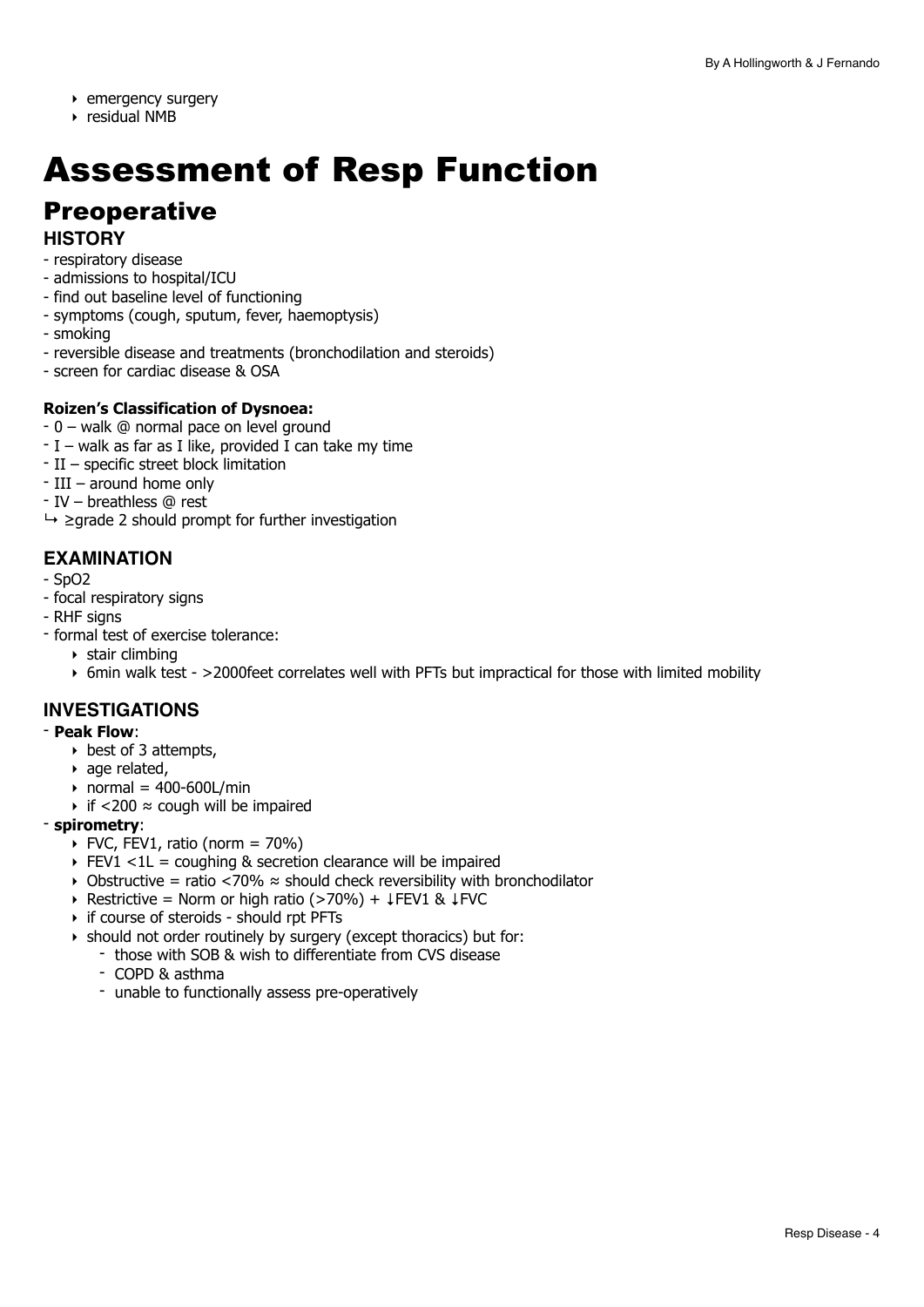Resp Disease - 5

#### - f**low-volume loop**s:

- ‣ information on obstructive,
- ‣ restrictive lung disease and extrinsic and intrinsic airway obstruction

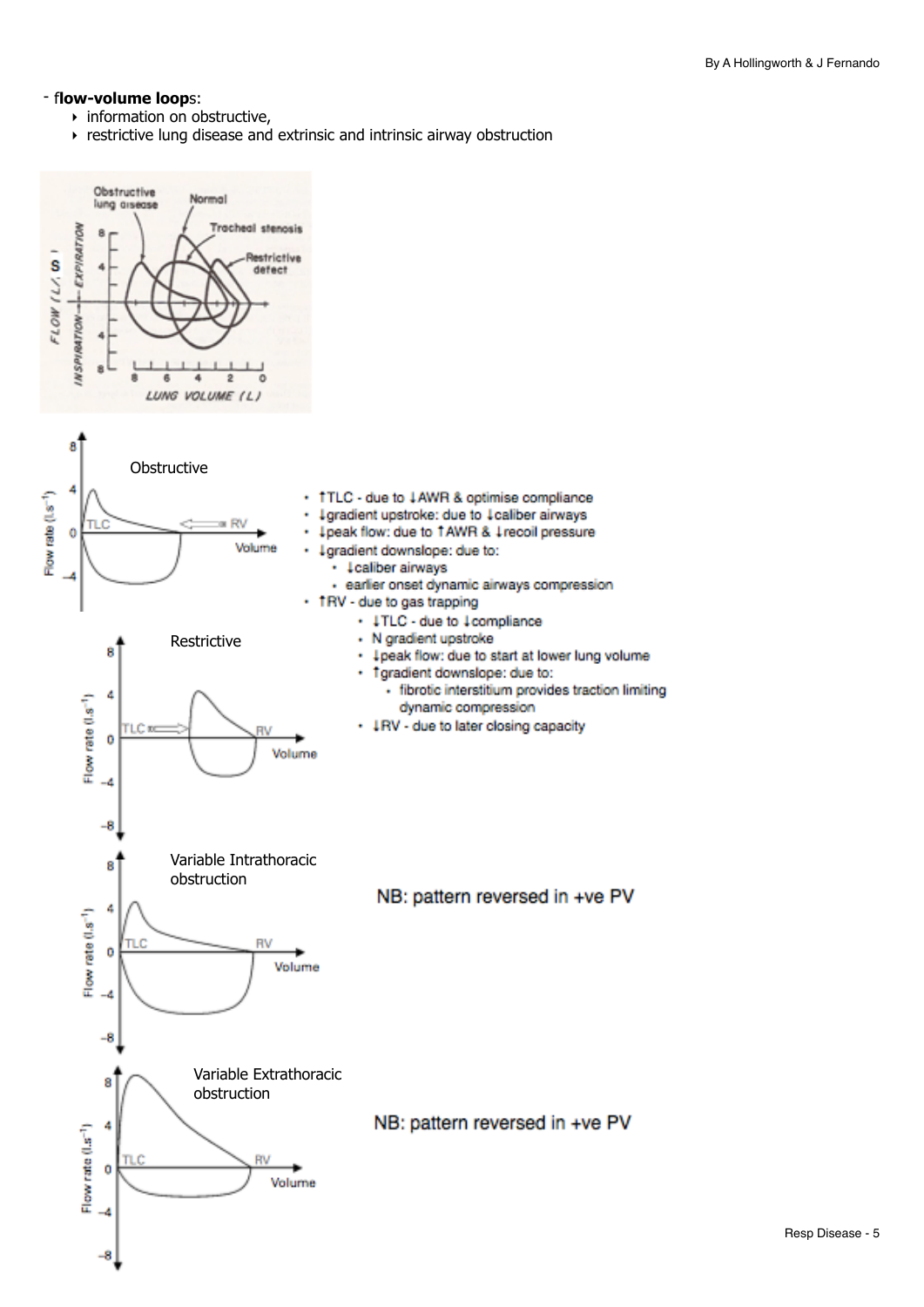#### - **diffusion capacity (TLCO)**:

- ‣ differentiates restrictive pattern:
	- intrinsic =  $\downarrow$  DLCO  $\approx$  ILD
	- extrinsic = normal DLCO ≈
		- Obesity
		- neuromuscular disease
		- Thoracic wall problems eg kyphoscoliosis
- ‣ differentiate obstructive pattern:
	- $-$  emphysema =  $\perp$
	- other causes  $=$  normal
- ‣ Isolated low DLCO:
	- smoking
	- Anaemia
	- R to L shunt
	- Pulmon vasc disease eg pHTN
- ‣ diffusion of CO in a single breath held for 10 seconds (normal 17-25mL/min/mmHg)
- ‣ can be given correct value for size
- ‣ common to use percentage value compared to predicted
- ABG: CO2 retention, PaO2 on RA (used as baseline postoperatively)

- CXR:

- ‣ reasonable indications to do:
	- $-$  >50
	- high risk surgery incl upper abdo, aorta, oesophageal, Tx surgery
- ‣ low yield test
- ‣ abnormalities are predictive of complications
- CT chest:
	- ‣ cysts, lungs, masses, pneumothorax, interstitial disease, PE, aorta integrity
- V/Q scans:

 $\overline{\bullet}$  useful in predicting effect of a lung resection on pulmonary performance - CPET:

- ‣ most studied in lung resection
- ‣ role in Ix unexplained SOB in non cardio-pulmonary surgery
- ‣ max O2 uptake & AT predict survival & post op complications

## <span id="page-5-0"></span>Ventilator Pressure & Flow / Time

Pressure Ventilation: Volume ventilation



### **RISK INDEXs**

- predicts post op resp failure
- Arozullah Risk index gives % risk:
	- ‣ factors:
		- **- type of surgery**
		- **- emergency surgery**
		- COPD
		- albumin <30g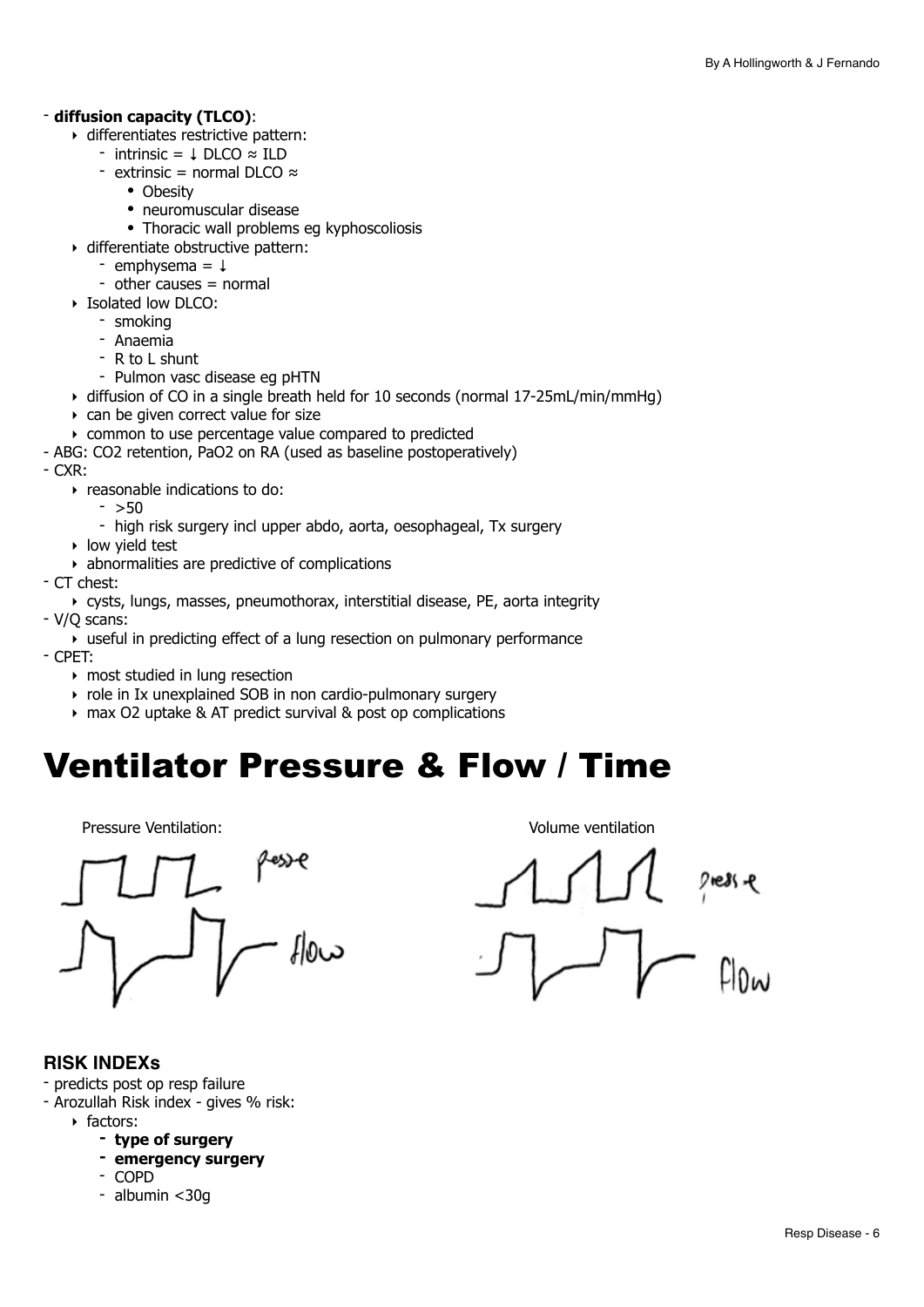- urea >30mg/dl
- dependant functional status
- age  $>70$
- $\rightarrow$  bolded = most impt
- Canet Risk index:
	- ‣ 7 RFs to stratify into low/medium/high risk
	- ‣ RFs:
		- old
		- low pre-op O2
		- resp infection in past month
		- preop anaemia
		- upper abdo/thoracic surgery
		- surgery >2hrs
		- emergency surgery

## <span id="page-6-0"></span>Strategies to **↓** Post Op Pulmonary Complications

### **PreOperative**

- quite smoking best >8weeks
- regular resp meds eg bronchodilators
- pre-op steroids if havent been fully medically optimised
- delay elective surgery if resp tract infection
- only give Abx if LRTI
- pre-op inspiratory muscle training & chest physio:
	- ‣ breathing exercises
	- ‣ aerobic exercise
	- $\rightarrow$  incentive spirometry
	- ‣ education on active breathing & forced expiration techniques

### Intraoperative

- chose procedure lasting <4hrs if possible
- avoid open upper abdo surgery if possible
- regionals or spinal/epidural if high risk pt
- avoid long acting NMBs if very high risk
- laprascopic surgery where possible
- lung protective ventilation:
	- ‣ VT 6-8ml/kg of IBW
		- ‣ PEEP 6-8cmH2O
	- ‣ recruitment manoeuvres every 30min
	- $($   $\rightarrow$  ARDS NET & IMPROVE STUDIES)

- early mobilisation
- upright positioning
- regular clinical review -> aggressive early treatment
- chart RR and SpO2
- PAR/MET or HCU/ICU care
- physiotherapy & incentive spirometry
- titrated O2 for 72hrs esp if on opioids:
	- anaesthesia can alter central chemoreceptors  $\Rightarrow$   $\downarrow$  CO2 stimuli for up to 72hrs
	- ‣ target SpO2/PaO2/PaCO2 based on pre-op levels
	- $\rightarrow$  use venturi masks if hypoxic vent drive
- humidified O2
- careful fluid balance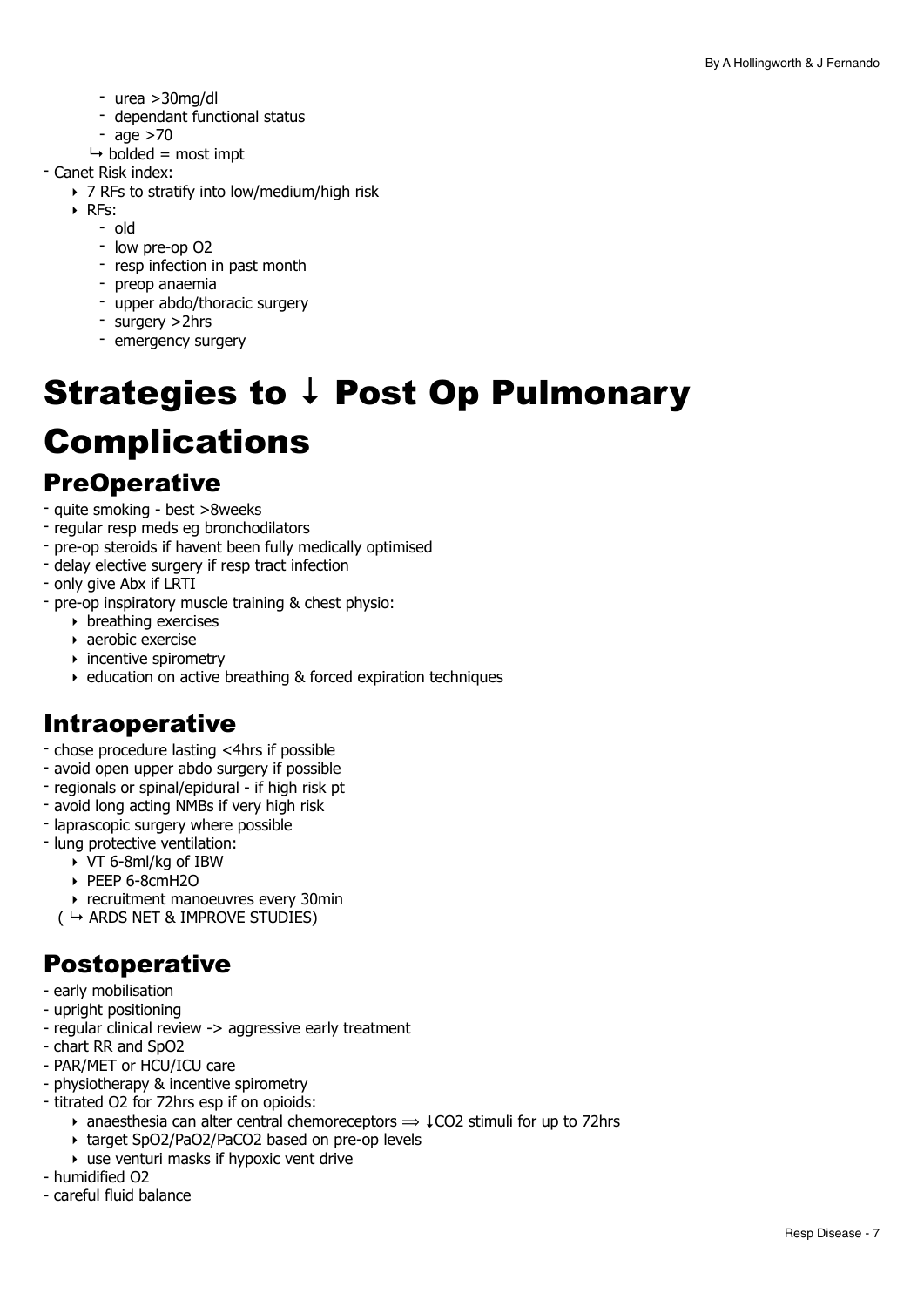- invasive monitoring - analgesia (simple -> LA -> advanced)

#### **HDU/ICU Admission**

Table 5.1 Reasons for post-operative ICU or HDU admission

| Predictable                                                                               | Unpredictable                                                                                 |
|-------------------------------------------------------------------------------------------|-----------------------------------------------------------------------------------------------|
| Borderline or established failure of gas<br>exchange preoperatively                       | Unexpected perioperative complications<br>(e.g. fluid overload, haemorrhage)                  |
| Intercurrent respiratory infection (with<br>urgent surgery)                               | Inadequate or ineffective regional<br>analgesia with deterioration in respiratory<br>function |
| Chest disease productive of large amounts<br>of secretions (e.g. bronchiectasis)          | Unexpectedly prolonged procedure                                                              |
| Major abdominal or thoracic surgery                                                       | Acidosis                                                                                      |
| Major surgery not amenable to regional<br>analgesia and necessitating systemic<br>opioids | Hypothermia                                                                                   |
| Long duration of surgery                                                                  | Depressed conscious level/slow recovery<br>from anaesthetic/poor cough                        |

## <span id="page-7-0"></span>Respiratory Infections (in Adults)

- delay elective surgery if have thought LRTI with fever & cough
- ↳ chest auscultation is not an accurate predictor ∴ should still cancel if no added sounds - simple coryza - can continue if:
	- ‣ no pre-existing resp disease
	- ‣ not having major abdo/thoracic surgery
- laryngospasm more likely if recent URTI but now asymptomatic

## <span id="page-7-1"></span>Smoking

- Cigarette smoke contains
	- ‣ nicotine (a highly addictive substance)
	- $\rightarrow$  + >4700 other chemical compounds
	- ‣ 43 compounds are known carcinogens
- smoking is associated with morbidity eg COPD, lung Ca, IHD, vascular disorders
- Smoking associations:
	- $\rightarrow$  increased airway irritability coughing, laryngospasm and desaturation on induction & airway manipulation
	- ‣ increased mucous production + decreased mucocillary clearance -> increased risk of respiratory events during anaesthesia and post-operative atelectasis/pneumonia
	- ‣ ↑risk in:
		- asthma,
		- abdominal surgery
		- obesity
	- ‣ CO binds to Hb and reduces O2 carriage
		- may reaxh 15% in heavy smokers
		- gives a false reading on SpO2
- ∴ consider:
	- ‣ avoid des
	- ‣ deeper anaesthesia with opioids, NMBs
	- ‣ avoid instrumenting airway (but ↑ed risk of laryngospasm)
	- ‣ LA to cords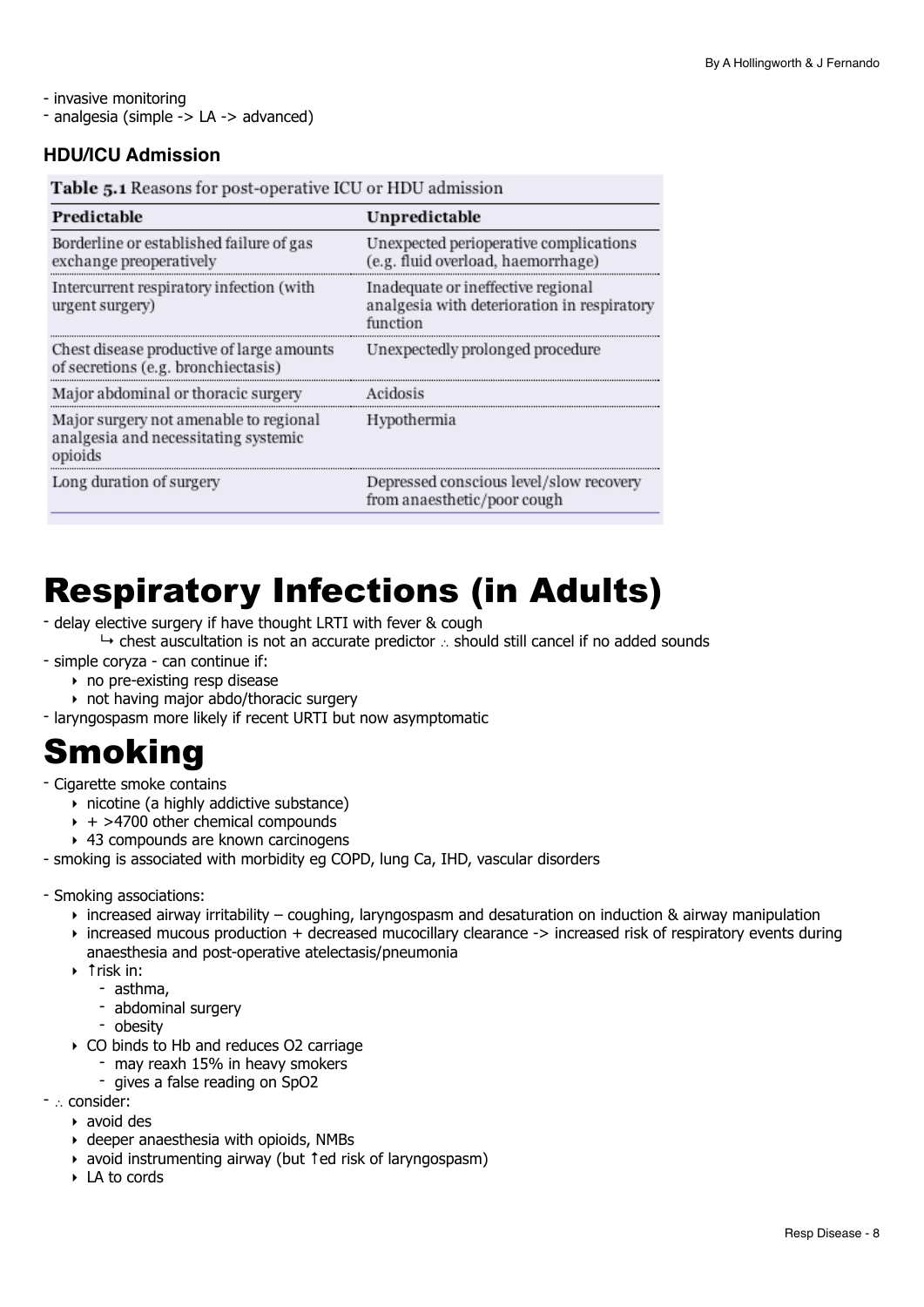#### **Positive effects of quitting**

1 day = lower carboxyhaemaglobin and nicotine levels, and improved oxygen delivery to tissues

3 Weeks = improved wound healing

- 6-8 weeks = reduced sputum volumes (back to non-smoking levels) and improved pulmonary function
- 6 Months = improved immune function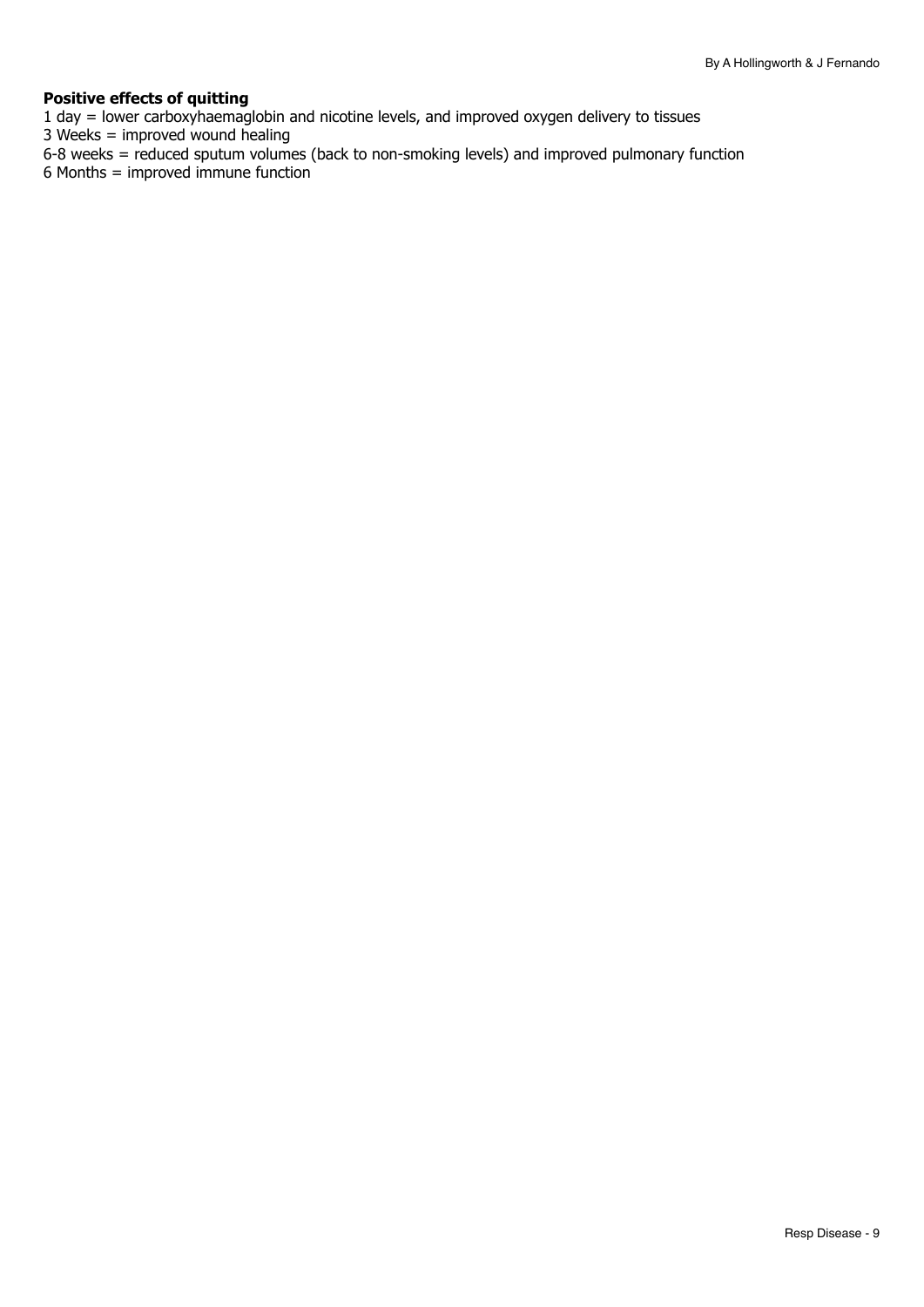# <span id="page-9-0"></span>By Disease

## <span id="page-9-1"></span>Asthma

- = reversible airway obstruction from:
- 1. bronchospasm
- 2. mucous production
- 3. inflammation

- differentiation from COPD:

- ‣ childhood symptoms
- ‣ diurnal variation worse in am
- ‣ specific triggers ie allergens
- ‣ no prev smoking
- ‣ ↑ed response to Rxs

### **Preoperative**

#### **HISTORY**

- cough
- wheeze
- SOB/SOBOE
- sputum
- precipitants/triggers
- treatments
- admissions ICU admission
- exercise tolerance
- recent viral infections
- allergies (NSAIDS and aspirin)
	- $\rightarrow$  21% aspirin induced asthma in adult asthmatics (paeds 5%)

### **EXAMINATION**

- SpO2
- RR
- WOB
- hyperinflation
- wheeze

### **INVESTIGATIONS**

- serial PF's at home
- ABG's rarely required
- ECG: RA or RVH, R axis, RBBB

### **MANAGEMENT**

- treat based on severity:
	- ‣ mild (PEFR >80% predicted & min symptoms):
		- just continue routine meds
		- give short acting ß agonist prior to surgery
	- ‣ moderate (PEFR 50-80%):
		- add inhaled corticosteroid to routine ß agonists 1/52 prior to op
	- $\triangleright$  severe (<50% & >20% diurnal variation):
		- consider course of preoperative steroids (prednisone 40mg OD for 7/7)
		- resp physician review
- if any URTI symptoms then postpone surgery
- assoc of nasal polyps in atopic patients
- drugs:
	- ‣ beta-agonists (salbutamol, salmeterol)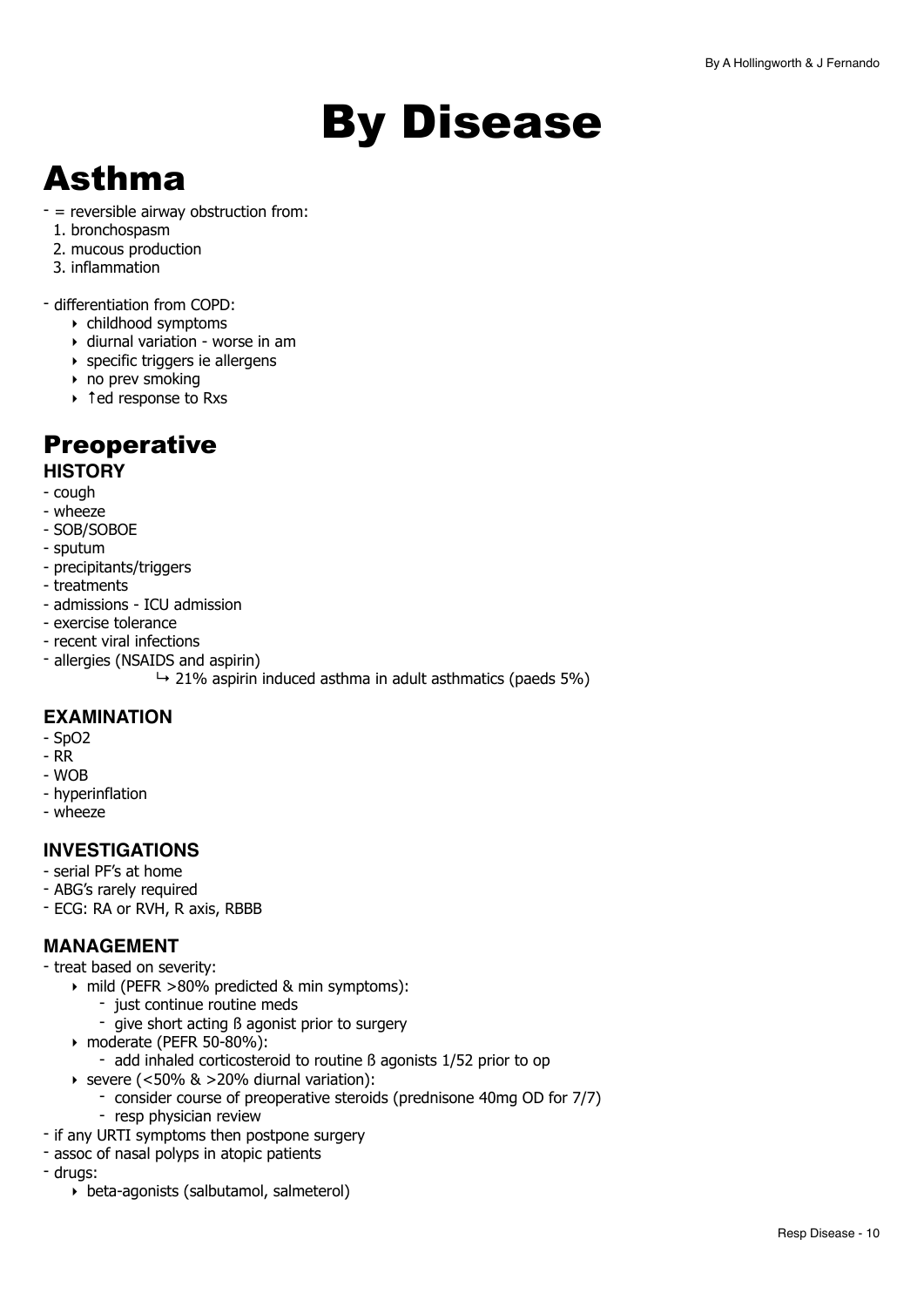- ‣ anti-cholinergics (ipratropium)
- ‣ inhaled steroids (fluticasone, beclomethasone)
- ‣ oral steroids (prednisone)
- ‣ leukotriene antagonists (montelukast)
- ‣ mast cell stabliser (disodium cromoglycate)
- ‣ phosphodiesterase inhibitor (aminophylline)
- stop smoking for 8weeks!!
- preoperative physio
- nebulised salbutamol for premedication
- consider RA
- do not GA pt for elective surgery who is not optimised

### Intraoperative

- incidence of bronchospasm/laryngospasm during routine op in asthmatics  $\sim$ 2%
	- ↳ ↑ed if >50yrs & active disease
- decrease bronchospasm associated with intubation (alfentanil 5mcg/kg, lignocaine 1mg/kg, LA to cords)
- avoid histamine releasing drugs (morphine, mivacurium, atracurium)
- short acting agents ideal
- potent opioids helpful ie alfentanil or remi
- avoid intubation if possible may provoke bronchospasm
- ventilation:
	- ‣ limit PIP
	- ‣ lower VT
	- $\rightarrow$  proloned I:E ratio (1:3 1:5)
	- $\rightarrow$  watch for air trapping  $\rightarrow$  barotrauma,  $\uparrow$  CO2, acidosis
- humidify all gases
- avoid NDNMBs if possible: consider roc/suggamadex as neostigmine muscarinic effects can cause bronchospasm
- prophylactic anti-emetics as aspiration  $\Rightarrow$  bronchospasm
- extubate sitting high
- severe bronchospasm:
- 1. FiO2 1.0 + PEEP
- 2. bag
- 3. nebulised salbutamol 5mg
- 4. IV salbutamol (load 10mcg/kg [max 250mcg] -> 5-20mcg/min)
- 5. adrenaline 10mcg boluses  $\rightarrow$  0.1-1mcg/kg/min)
- 6. MgSO2 (load 4g IV -> 1g/hr)
- 7. ketamine increments 10-20mg IV
- 8. increase volatile
- 9. ipratropium 0.5mg nebuliser
- 10. aminophylline 5mg/kg IV
- 11. hydrocortisone 200mg IV
- 12. permissive hypercapnia in order to maintain O2

- monitoring for: bronchospasm, sputum retention, atelectasis, infection, respiratory failure
- severe disease -> admit to ICU
- epidural anaesthesia (if indicated)
- titrated O2
- review steroids and dose daily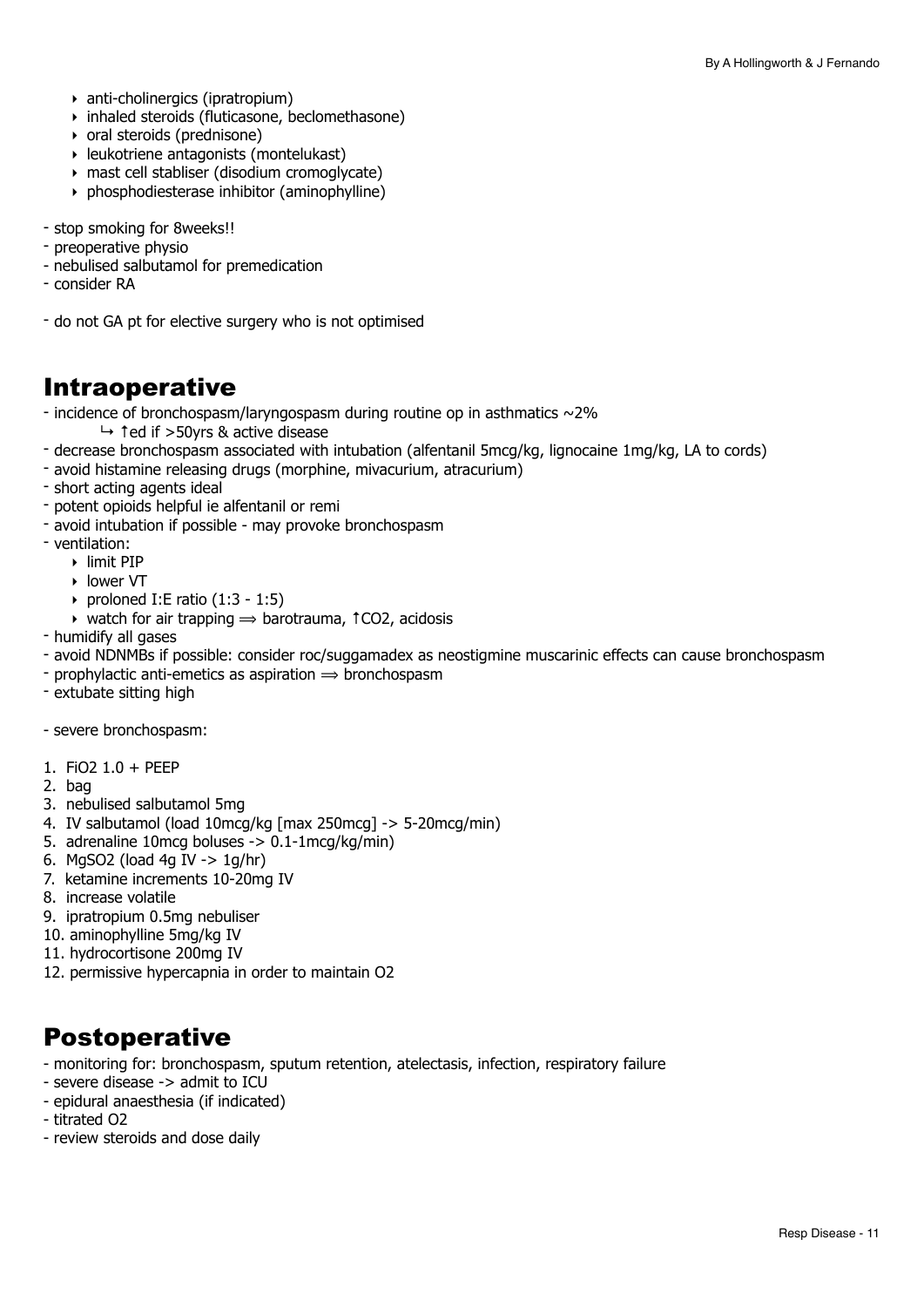## <span id="page-11-0"></span>COPD

### **Preoperative**

### **HISTORY**

- include 2 diseases:
	- ‣ chronic bronchitis
		- $-$  = chronic productive cough for 3months in 2 successive yrs where other causes excluded
		- small airway inflam  $\Rightarrow$  air trapping  $\Rightarrow$   $\downarrow$ VQ matching & poor resp mm mechanics
	- ‣ emphysema :
		- = histological diagnosis of abnormal & permanent enlargement of airspaces distal to terminal bronchioles
		- loss of structure  $\Rightarrow \downarrow$  qas transfer &  $\downarrow$  VO match
- $\rightarrow$  can be hard to distinguish 2 clinically
- cough, SOB, wheeze + sputum production
- frequency of exacerbations & hosp visits
- ↓exercise capacity stairs & 6MWT
- nutritional status alb <30g ≈ predictor of problems
- home O2 indications:
	- ‣ PaO2 <54
	- ‣ PaO2 55-60 **and** pHTN or polycythaemia
- MET's
- limitations on ADL's

### **RISK FACTORS**

- smoking
- occupational exposure to dust and atmospheric pollution
- poor socio-economic status
- repeat viral infections
- alpha 1 anti-trypsin deficiency
- regional variation

### **EXAMINATION**

- emphysema: thin, cachexia, increased WOB, hypoxic, develop CO2 retention late
- chronic bronchitis: overweight, oedema, poor respiratory effort, CO2 retention
- most patients = combination of both
- walk patient (correlates well with pulmonary function tests)

### **INVESTIGATIONS**

- SpO2 on RA
- PFTs & DLCO obstruction & ↓DLCO
- CXR not mandatory but useful if recent change in symptoms
- ABG perform if SpO2 <95% or significant ↓ex tolerance
- ECG: right heart strain, right ventricular hypertrophy
- ECHO (PHT and RHF)
- FBC polycythaemia
- Albumin

### **GOLD Criteria for COPD**

- All PFTs must have FEv1<FVC <0.7 ie fix with obstructive problem:

|         | <b>Severity</b> | FEV <sub>1</sub> |
|---------|-----------------|------------------|
| Stage 1 | Mild            | $>80\%$          |
| Stage 2 | Mod             | 50-80%           |
| Stage 3 | Severe          | 30-50%           |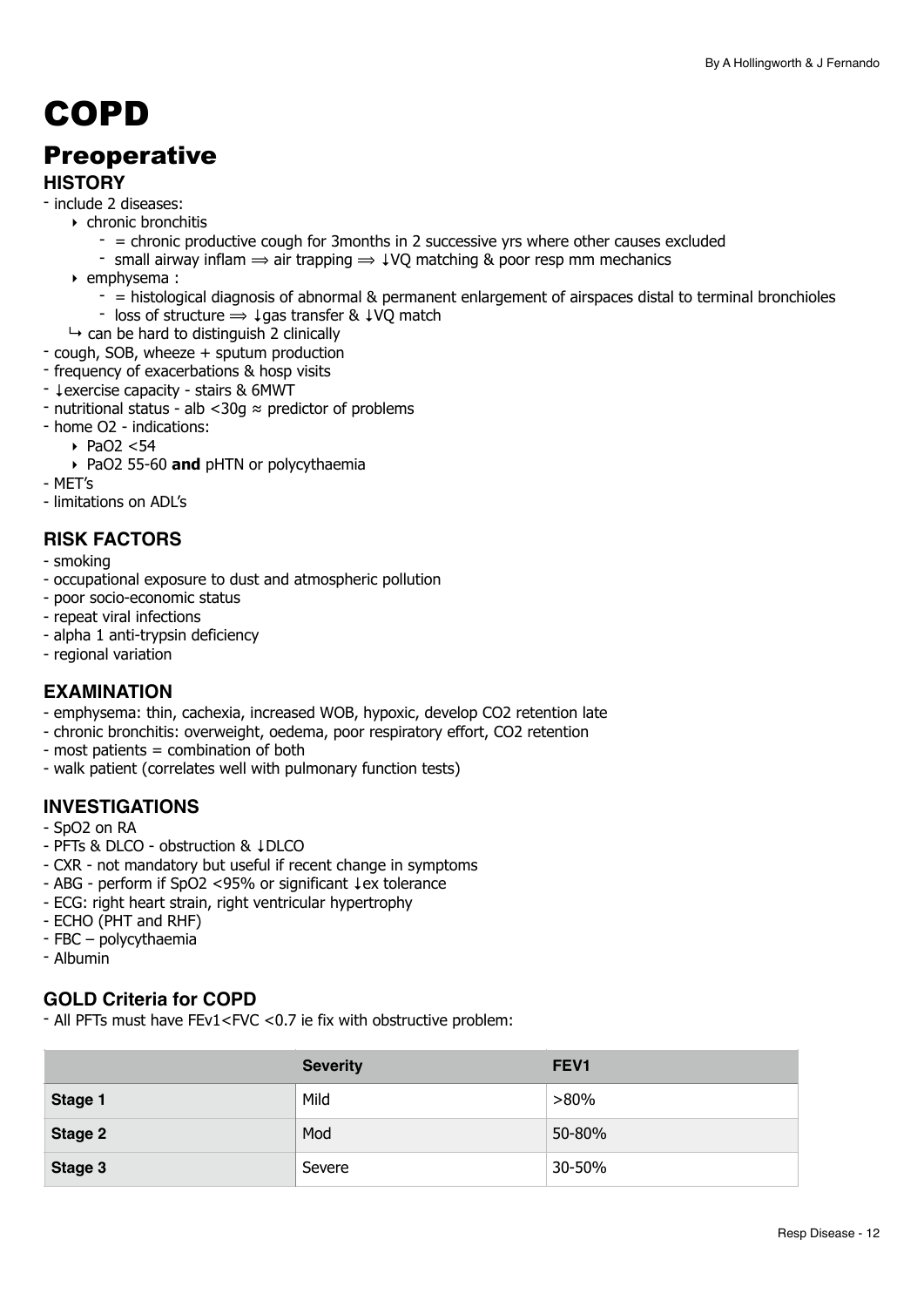|         | <b>Severity</b> | FEV <sub>1</sub> |
|---------|-----------------|------------------|
| Stage 4 | Very Severe     | <30%             |

### **MANAGEMENT**

- stop smoking 8weeks
- daily bronchodilators ß agonists & antimuscarinics
- cont normal meds periOp
- if persistent symptoms ie wheeze, functional limitation  $\Rightarrow$  give periop steroid course +/- resp physician r/v
- if severe symptoms plan for HDU/ICU post op
- other preop strategies:
	- ‣ pre-Op Chest physio ot ↓sputum burden
	- ‣ pulmonary rehab
	- ‣ nutritional supplementation

### Intraoperative

- as per asthma
- avoid GA if possible
- epidural can ↓opioid need & be beneficial post op
- avoid intubation if possible however, there are many patients who must be intubated
- be vigilant for pneumothorax

### Postoperative

- extubate sitting up
- mobilise early
- chest physio
- titrated O2
- antibiotics early for any symptoms or signs of infection
- continue all respiratory medications
- HDU

## <span id="page-12-0"></span>**Bronchiectasis**

- similar features to COPD:
	- ‣ inflamed & easily collapsible airways
	- ‣ airflow obstruction
	- ‣ frequent hospitalisations
- diagnosis:
	- ‣ daily purulent sputum cough
	- ‣ CT: bronchial wall thickening & dilatation of bronchi & bronchioles
- acquired condition from
	- ‣ infection CF, rheumatic disease, infections, allergic bronchopulmonary aspergillosis
	- ‣ impaired drainage dyskinetic cilia, smoking
	- ‣ airway obstruction FB aspiration
	- $\rightarrow$  +/- defect in host defence

### **Preoperative**

### **HISTORY**

- causes: cystic fibrosis or recurrent infections
- cough, SOB, sputum

### **EXAMINATION**

- SpO2
- chest signs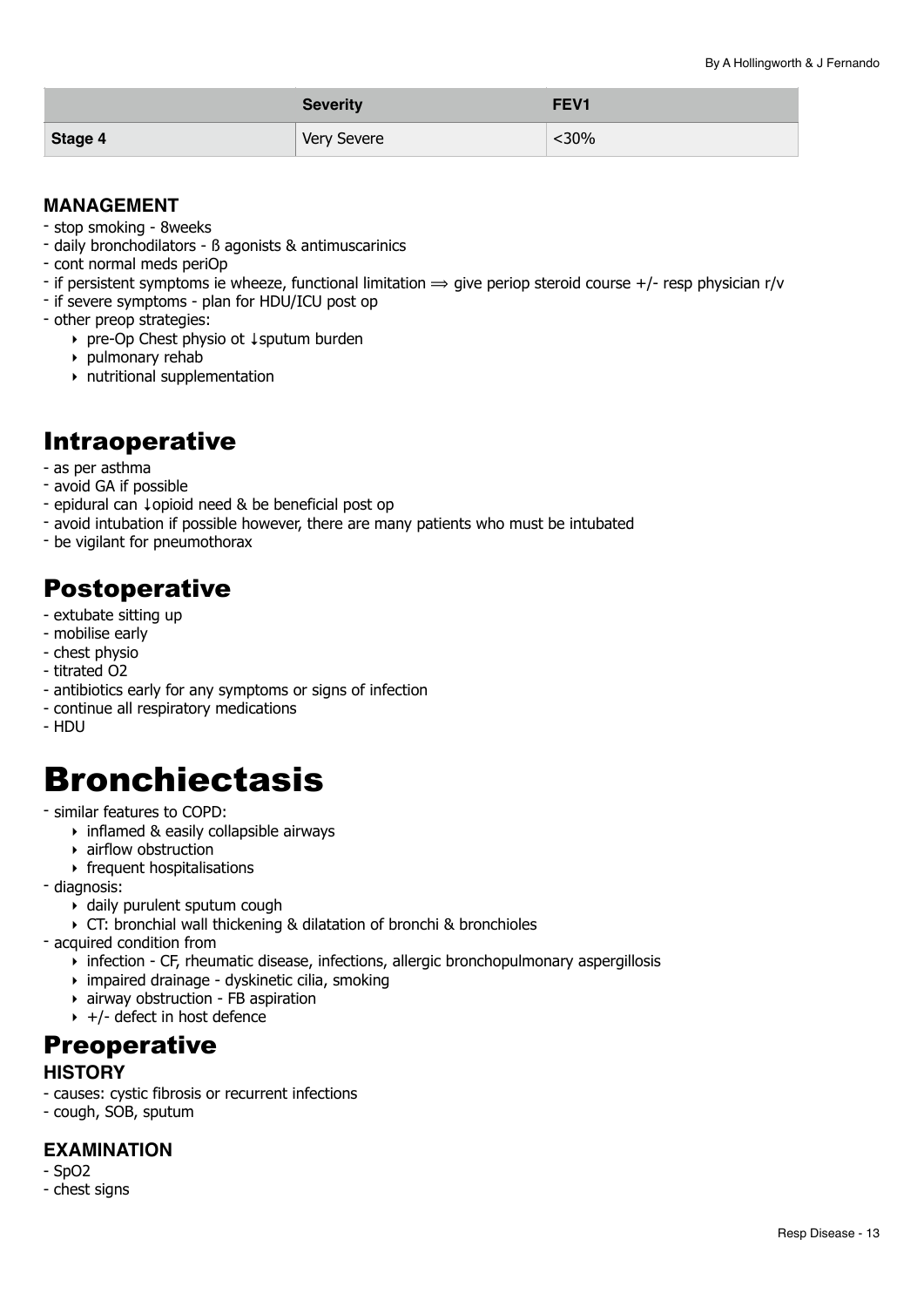- PHT signs

#### **INVESTIGATIONS**

- CXR: bronchiectatic changes = signet ring changes
- spirometry
- ABG
- sputum culture

#### **MANAGEMENT**

- may need 3-10 days prior to major elective surgery of:
	- ‣ preoperative IV antibiotics guide by sputum cultures
		- $\rightarrow$  physio
- pre-op prednisone (if indicated) if on chronic then ↑dose by 10mg
- ?colonised with Pseudomonas aeruginosa -> ceftazidime + gentamycin OR imipenem + gentamycin
- may co-existing asthma as well
- consult with respiratory physician need total optimisation to ↓risk
- maximal bronchodilators (nebulisers)
- postpone surgery if in an exacerbation

### Intraoperative

- RA if possible
- if GA required will need regular suctioning of secretions
	- ↳ ∴ (unless v short procedure) need ETT to aid in suctioning
- appropriate analgesia
- extubate sitting up

### **Postoperative**

- physio immediately
- titrated O2
- IV antibiotics for ≥3d post op
- nutrition
- consult with respiratory physician if concerned

## <span id="page-13-0"></span>Cystic Fibrosis

- periop complication rate in CF  $\sim$  10%

### **Preoperative**

- abnormal Cl- channel in epithelial cells (CFTR) on chromosome 7
- causes:
	- $\rightarrow$  loss of Cl- transport  $\rightarrow$  abnormal Na/Cl balance needed to make thin mucus layer
	- $\triangleright$  CF = viscous mucus which less well cleared by cilia
- exocrine failure of excretion:
	- ‣ respiratory:
		- progressive lung disease frequent LRTI, chronic hypoxaemia, cor pulmonale
		- nasal problems chronic sinusitis & polyps
	- ‣ pancreatic insufficiency & Cf related DM
	- ‣ hepatobilary problems 2nd to obstruction: bilary cirrhosis, portal HTN
	- ‣ meconium ileus
	- ‣ infertility
	- ‣ osteoporosis
	- ‣ chronic recurrent abdo pain
	- ‣ coagulopathy from decreased absorption of vitamin K

#### **HISTORY**

- neonates -> meconium ileus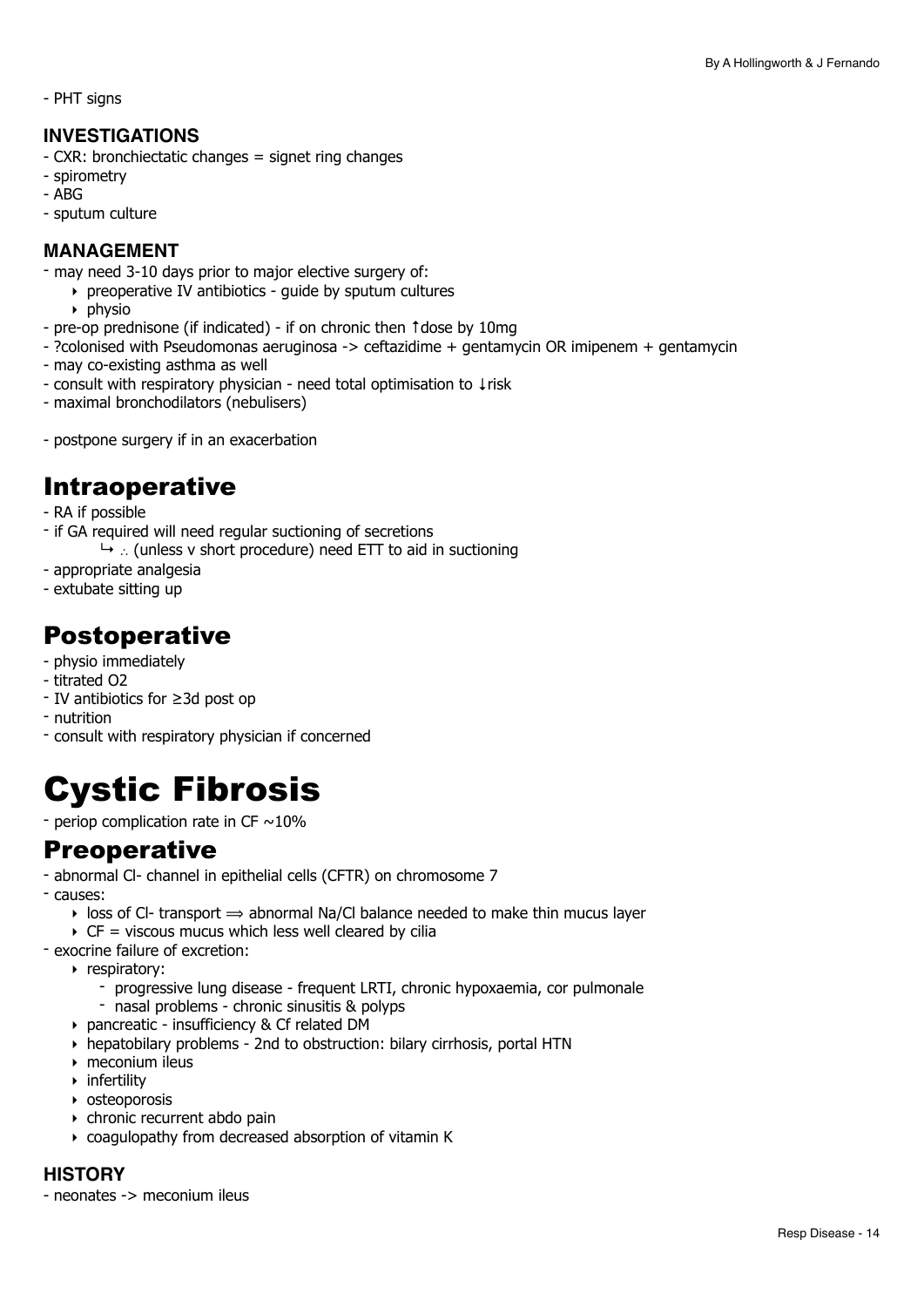- frequent chest infections almost all have symptoms of bronchiectasis
- nutritional requirements
- other systems
- nasal polyps
- right heart failure signs (cor pulmonale)

- medications: pancreatic enzyme supplementation and antibiotics

### **EXAMINATION**

- weight
- respiratory reserve
- new chest signs
- general examination; cachexia

#### **INVESTIGATIONS**

- FBC
- $U + E$
- sputum (m, c, s)
- CRP
- ECG
- CXR (bullae, pneumothorax) -> CT if indicated
- spirometry (obstructive picture)
- ABG
- ECHO (pulmonary hypertension)
- functional Ax: 6MWT or CPET

#### **MANAGEMENT**

- exclude or treat active chest infections
- chest physio prior to OT
- discuss with respiratory physician
- GORD cares
- may come forward for lung or hepatic transplantation

### Intraoperative

- as per Bronchiectasis
- avoid opioids to minimise constipation
- high risk of barotraumas
- use sevo (less irritant to airways)
- avoid nasal tubes if possible

### Postoperative

- close monitoring post op for chest infections (increased risk)
- early extubation
- monitor nutrition 80% will have malabsorption
- early mobilization
- physio early
- multi-modal analgesia with opioid minmisation
- may need HDU
- humidified O2
- post op ventilation if FEV1 <1litre

## <span id="page-14-0"></span>Restrictive Lung Disease

#### - ↓TLC, ↓Vc & ↓Vt

- due to disease of lung parenchyma, pleura, chest wall or neuromuscular apparatus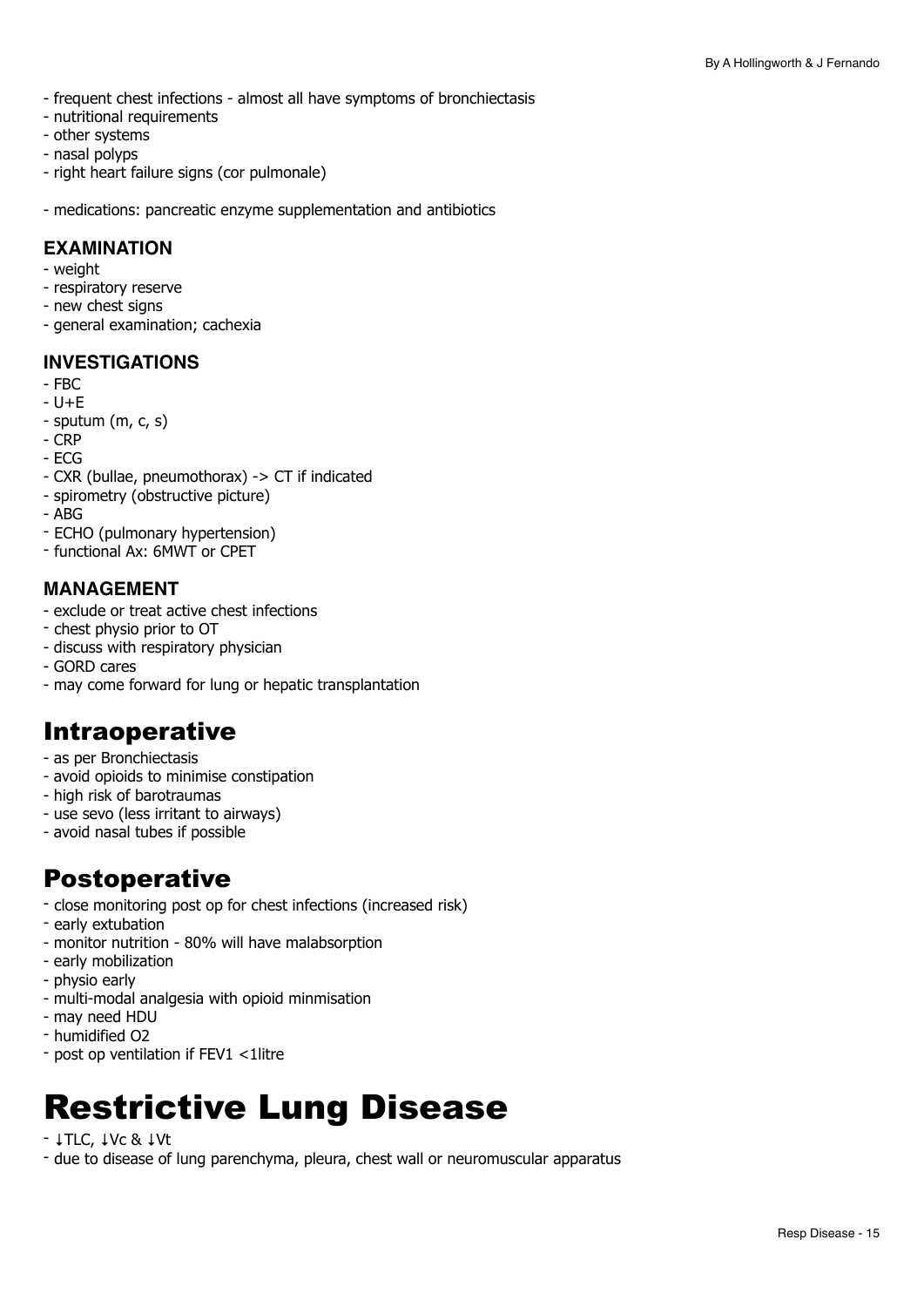## **Preoperative**

### **HISTORY and EXAMINATION**

- intrinsic or extrinsic

- intrinsic = **pulmonary fibrosis** from
- 1. idiopathic (sarcoidosis, idiopathc interstitial pneumonias, cryptogenic organising pneumonia
- 2. autoimmune disorders (RA or scleroderma)
- 2. inhaled dusts (abestosis, coal, copper)
- 3. allergenic substances (farmers lung, bird fanciers lung)
- 4. drugs (amiodarone, chemo/radio)
- 5. ARDS

- extrinsic = **mechanical causes** outside lung

- 1. kyphoscoliosis
- 2. ankylosing spondilitis
- 3. severe obesity
- 4. abdominal pathology causing splinting of diaphragm
- WOB optimised by taking many, small breaths
- often like sitting up right
- exercise tolerance important

#### **INVESTIGATIONS**

- as guided by cause
- ABG (if CO2 high then has very late stage disease)
- $-$  PFT's & DLCO
	- ‣ do if not repeated in last 8wks
	- ‣ volumes will be reduced
	- ‣ VC <15ml/kg ≈ severe dysfunction
- CXR

#### **MANAGEMENT**

- intrinsic = oral steroids, immunosuppressants, lung transplant
- extrinsic = treat cause if possible
- discuss with patients respiratory physician

### Intraoperative

- use RA if possible
- minimise IPPV & airway instrumentation
- IPPV; high rate, small volume, minmise PAP
- if on steroids may need an increased dose
- monitor closely for pneumothorax

- ICU/HDU
- NIV
- extubate sitting up
- titrated O2
- physio
- analgesia
- mobilise early
- treat respiratory infection early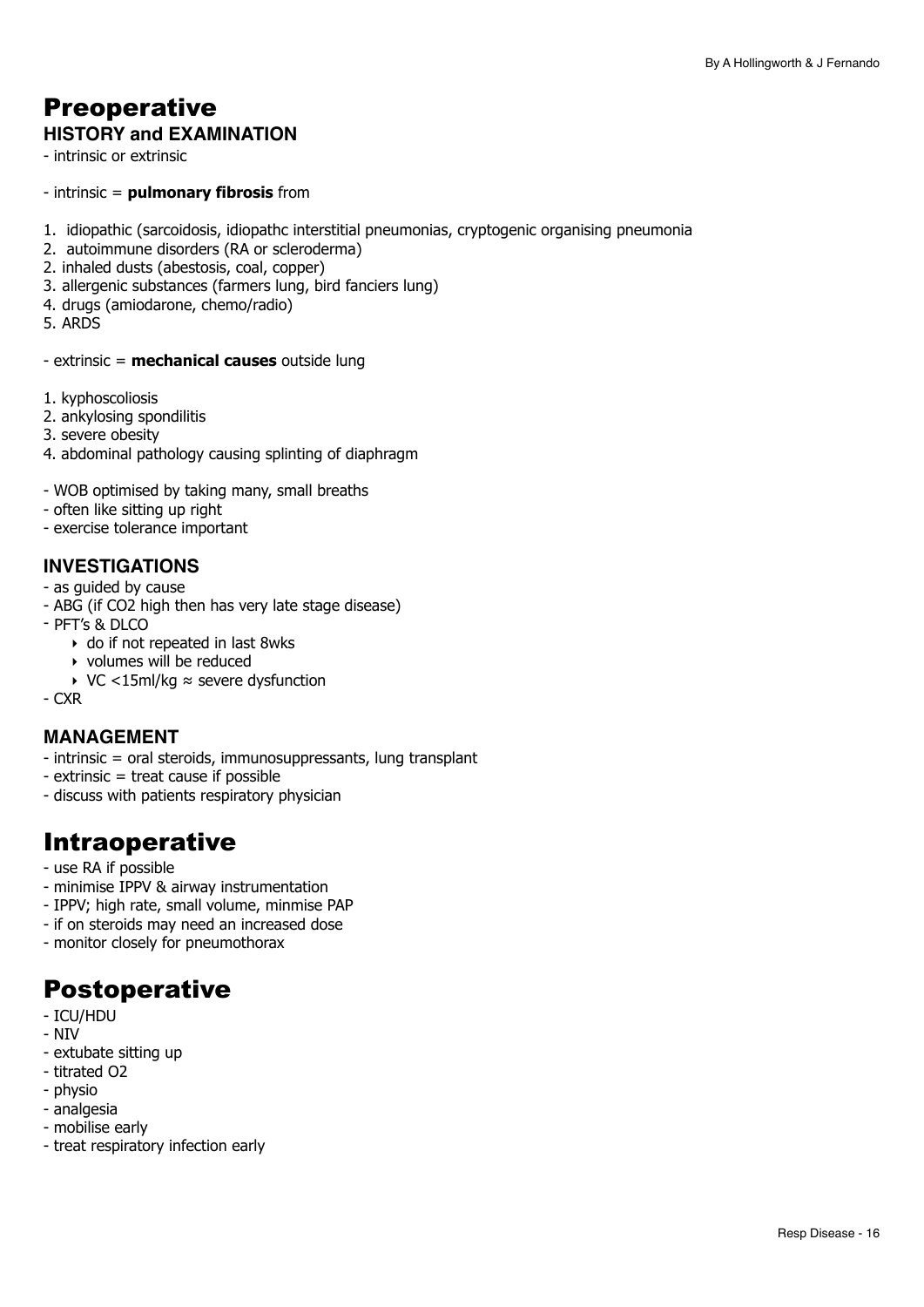## <span id="page-16-0"></span>Obstructive Sleep Apnoea

- see obesity SSU

## <span id="page-16-1"></span>**Sarcoidosis**

- systemic disease characterised by formation of non-caseating granulomas which occur anywhere and then heal via fibrosis.

- sites affected:

- $\triangleright$  Lung (50%) = mediastinal lymphadenopathy, pleural, peri-bronchial and alveolar granulomata, bronchial stenosis.
- $\rightarrow$  Airway mucosa = nose, nasopharynx, tonsils, palate or larynx
- $\rightarrow$  Heart (20%) = RVF, conduction abnormalities via infiltration ie VT, cardiomyopathy
- ‣ Other:
	- CNS dementia, seizures, headache
	- Skin
	- Uveitis
	- Hypercalcaemia

### **Preoperative**

### **HISTORY**

- 20-40yrs
- black
- pulmonary symptoms (cough, SOB, decreased ETT)
- ENT symptoms (nasal obstruction, sinusitis)
- cardiac symptoms
- steroid dose and duration
- other immunosuppressants

### **INVESTIGATION**

- Bloods: organ dysfunction & hypercalcaemia (Rx with steroids)
- CXR: pulmonary changes
- ECG: conduction abnormalities, RVH
- PFT's: restrictive pattern
- DLCO: decreased capacity
- ABG: hypoxaemia

### **MANAGEMENT**

- steroids
- immunosupressants

### Intraoperative

- avoid GA if possible
- consider epidural if significant respiratory disease & major abdominal surgery
- give appropriate steroid cover

### Postoperative

- sit up
- good analgesia
- chest physio
- incentive spirometry

## <span id="page-16-2"></span>Anaesthesia After Lung Transplant

- indications for surgery post transplant:
	- ‣ complications of transplant